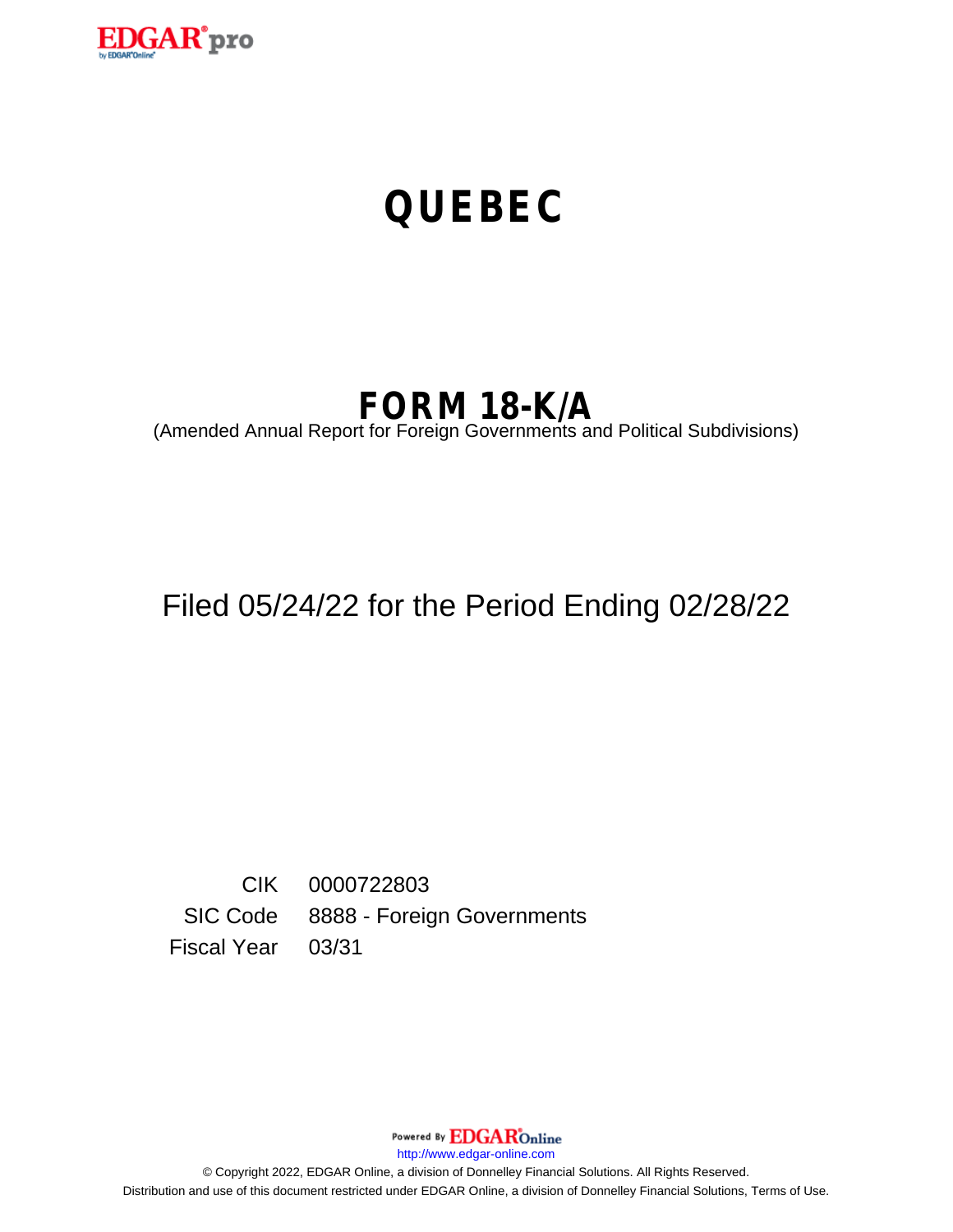# **FORM 18-K/A**

For Foreign Governments and Political Subdivisions Thereof

### **SECURITIES AND EXCHANGE COMMISSION**

Washington, D.C. 20549

#### **AMENDMENT NO. 1**

to

**ANNUAL REPORT** 

of



#### Date of end of last fiscal year: March 31, 2022

# **SECURITIES REGISTERED\***

(As of close of fiscal year)

| Title of issue | Amounts as to<br>which registration<br>is effective | Names of<br>exchanges on<br>which registered |
|----------------|-----------------------------------------------------|----------------------------------------------|
| N/A            | N/A                                                 | N/A                                          |

Name and address of person authorized to receive notices and communications from the Securities and Exchange Commission:

Martine Hébert Délégation générale du Québec One Rockefeller Plaza  $26<sup>th</sup>$  Floor New York, N.Y. 10020-2102

Copies to:

Catherine M. Clarkin Sullivan & Cromwell LLP 125 Broad Street New York, N.Y. 10004-2498

Alain Bélanger Ministère des Finances du Québec 390, boulevard Charest Est Québec, Québec, G1K 3H4, Canada

\* The Registrant is filing this Annual Report on a voluntary basis.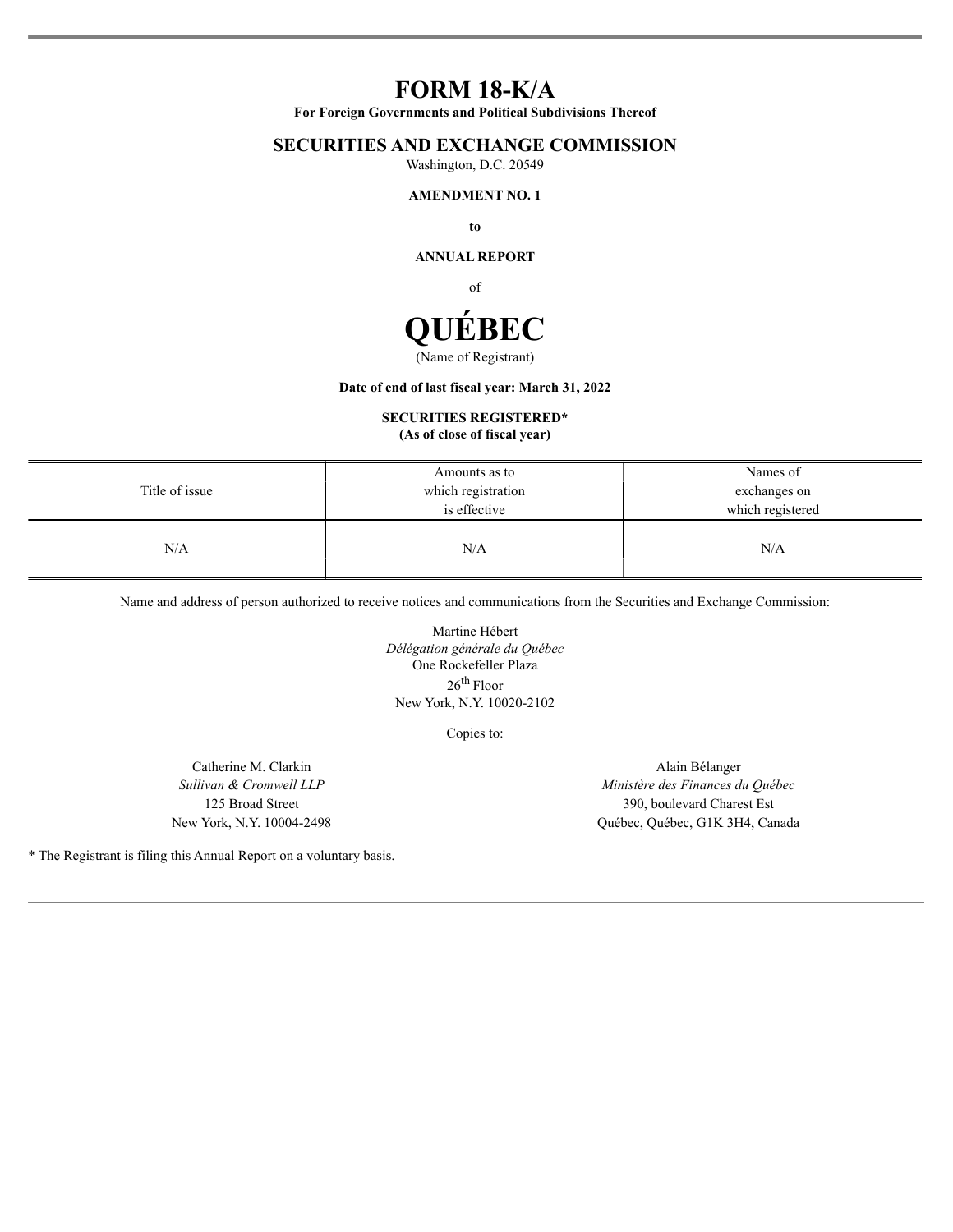The undersigned registrant hereby amends its Annual Report on Form 18-K for the fiscal year ended March 31, 2022 (the "Annual Report") as follows:

The following additional exhibit is hereby added to the Annual Report:

Exhibit:

[\(99.2\)](#page-3-0) Monthly Report on Financial [Transactions](#page-3-0) as at February 28, 2022.

Pursuant to the requirements of the Securities Exchange Act of 1934, the registrant has duly caused this Amendment no. 1 to be signed on its behalf by its authorized agent.

QUÉBEC

By: /s/ Alain Bélanger Name: Alain Bélanger Title: Assistant Deputy Minister

Date: May 24, 2022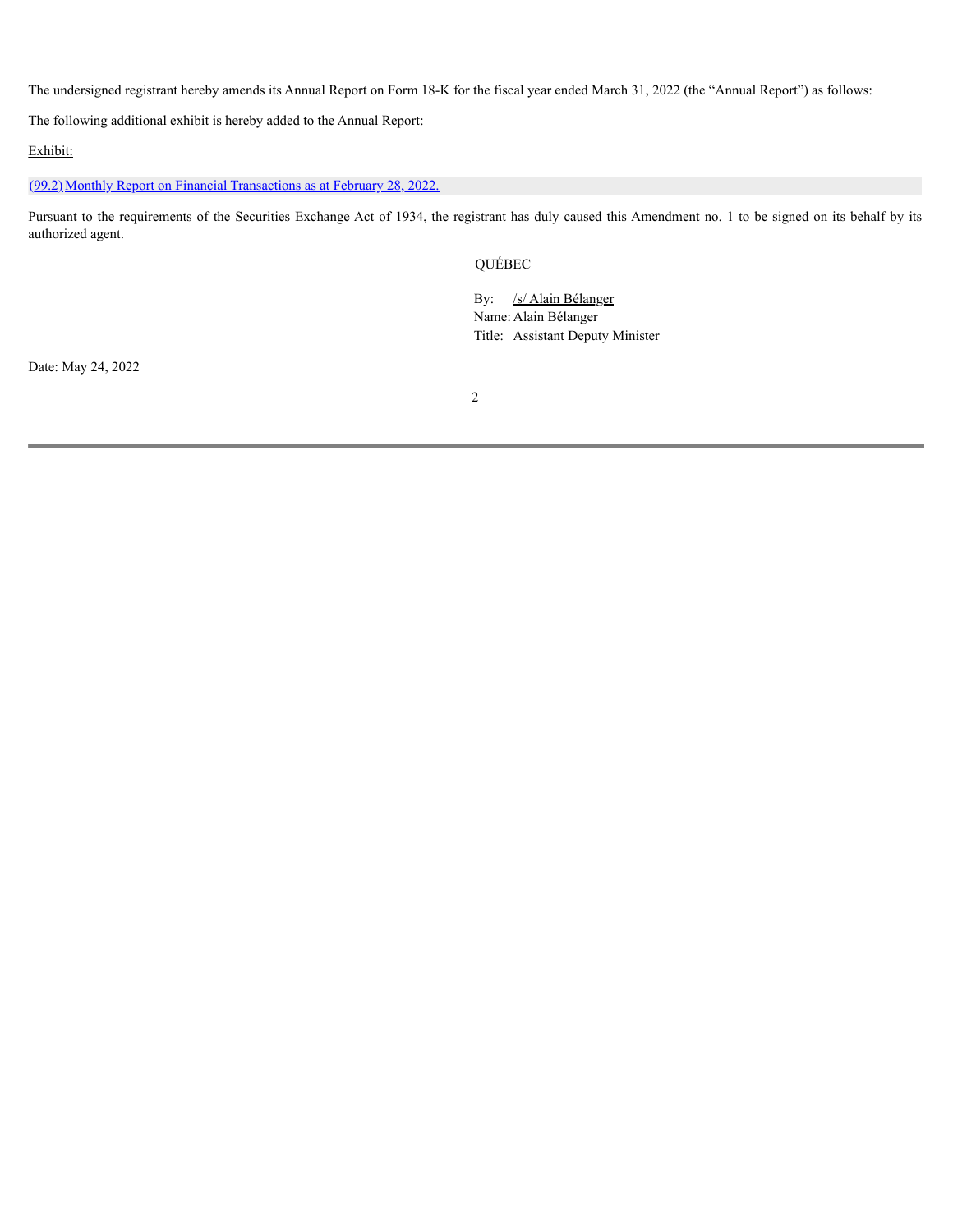<span id="page-3-0"></span>

#### **Note to the reader**

The *Monthly Report on Financial Transactions* provides an overview of the Québec government's monthly financial results. It is produced to increase the transparency of public finances and to provide regular monitoring of the achievement of the budgetary balance target for the fiscal year. The financial information presented in this report is unaudited and is based on the accounting policies used in the government's annual financial statements.<sup>(1)</sup> In March 2020, the World Health Organization declared a COVID-19 pandemic. The pandemic and the measures implemented to deal with it are having significant impacts, in particular on the Québec government's financial situation.

The *Monthly Report on Financial Transactions at March 31*, *2022*, will be published on June 30, 2022.

#### **Highlights for February 2022**

At February 28, 2022, that is, for the first 11 months of 2021-2022, the budgetary balance within the meaning of the Balanced Budget Act showed a surplus of \$3.9 billion. This represents a \$9.0-billion increase in the budgetary balance compared to the same time last year, when Québec was dealing with the first waves of the COVID-19 pandemic.

The result at February 28, 2022, is due to:

- " revenue of \$123.8 billion;
- expenditure of \$116.8 billion;
- deposits of \$3.1 billion in the Generations Fund.

According to the data presented in the Québec Budget Plan - March 2022, a budgetary deficit of \$7.4 billion is expected for the full year, before use of the stabilization reserve.

. Based on available information, an upward revision of the own source revenue is foreseeable, bringing the deficit to \$4.6 billion (see page 2)

#### **SUMMARY OF CONSOLIDATED RESULTS**

(unaudited data, millions of dollars)

**February April to February 2021 2022 Change 2020-2021 2021-2022 Change Change (%)** Own-source revenue 8 706 10 098 1 392 82 436 98 019 15 583 18.9 Federal transfers 2 483 2 240 –243 26 350 25 817 –533 –2.0 **Consolidated revenue 11 189 12 338 1 149 108 786 123 836 15 050 13.8** Portfolio expenditures<sup>(2)</sup> (2)  $-9\,928$   $-10\,137$   $-209$   $-104\,141$   $-109\,007$   $-4\,866$   $4.7$ Debt service –740 –721 19 –6 814 –7 804 –990 14.5 **Consolidated expenditure –10 668 –10 858 –190 –110 955 –116 811 –5 856 5.3 SURPLUS (DEFICIT) (3) 521 1 480 959 –2 169 7 025 9 194 —** *BALANCED BUDGET ACT* Deposits of dedicated revenues in the Generations Fund  $-33$   $-266$  67  $-2912$   $-3085$   $-173$   $-$ **BUDGETARY BALANCE (4) 188 1 214 1 026 –5 081 3 940 9 021 —**



**Exhibit 99.2**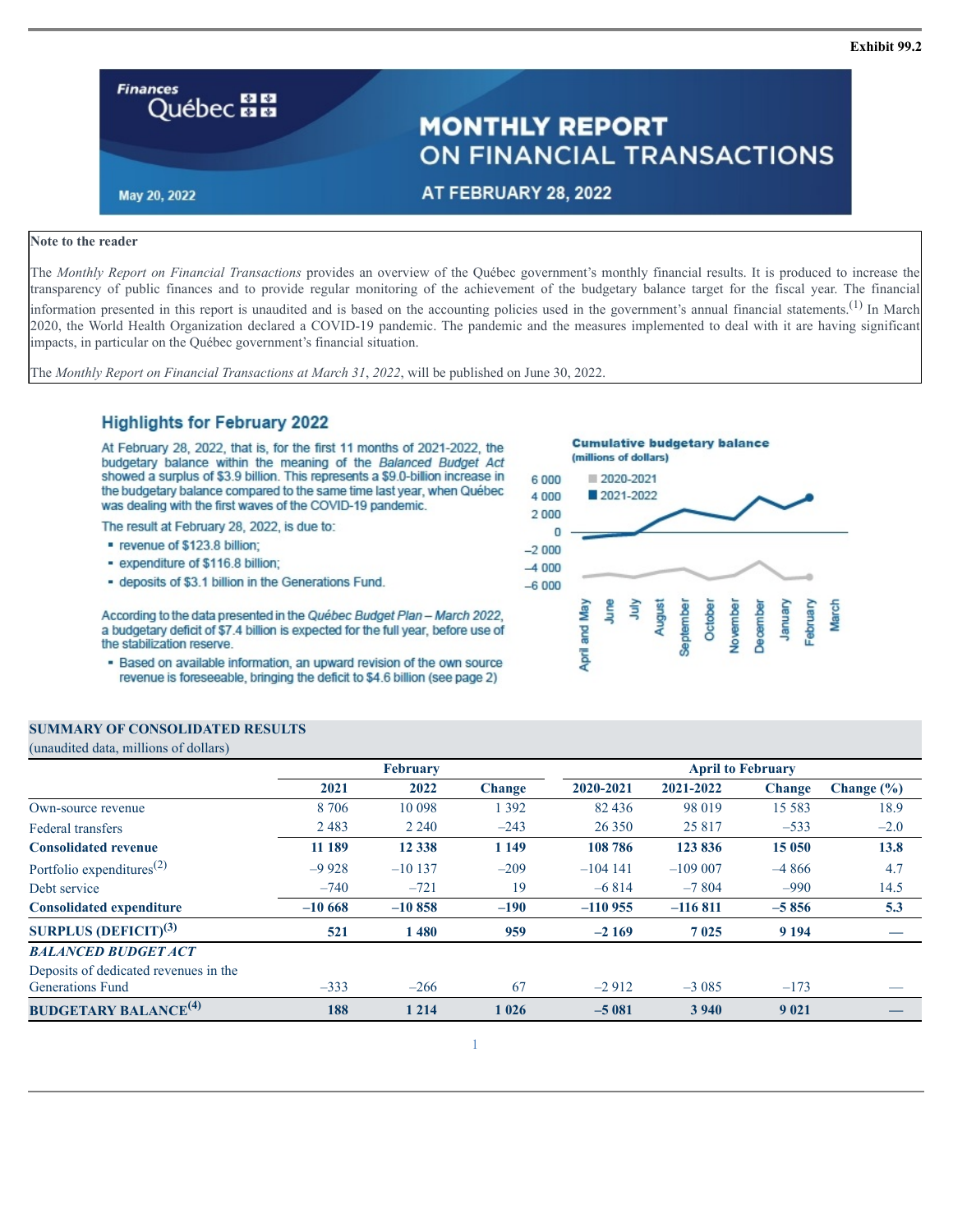## **CHANGE IN THE BUDGETARY BALANCE IN 2021-2022**

According to the data presented in the *Québec Budget Plan – March 2022*, a budgetary deficit of \$7.4 billion was expected for 2021-2022, before use of the stabilization reserve.

Based on available information, a one-time upward revision of \$2.8 billion in the budgetary balance is expected for 2021-2022, bringing the deficit to \$4.6 billion.

This revision is due to the increase in own-source revenues excluding those of government enterprises, primarily personal and corporate income taxes.

- In particular, the situation of Québec businesses was more favourable than expected when the March 2022 budget was prepared. Similarly, payroll deductions paid by employers were higher than expected.
- In addition, the sharp increase in inflation since the beginning of 2022 has had an upward impact on overall tax revenues.
- The \$2.8-billion increase is a preliminary estimate. Additional information on tax revenues is forthcoming, particularly with respect to the processing of personal income tax returns.

Preliminary results for the year 2021-2022 will be presented in the *Monthly Report on Financial Transactions at March 31, 2022*.

| <b>CHANGE IN THE BUDGETARY BALANCE IN 2021-2022</b>                                                    |           |
|--------------------------------------------------------------------------------------------------------|-----------|
| (millions of dollars)                                                                                  |           |
|                                                                                                        | 2021-2022 |
| <b>BUDGETARY BALANCE BEFORE THE USE OF THE STABILIZATION RESERVE<sup>(3)</sup> - MARCH 2022 BUDGET</b> | $-7354$   |
| <b>NEW INFORMATION SINCE MARCH 2022 BUDGET</b>                                                         |           |
| $-$ Personal income tax                                                                                | 1 1 6 5   |
| $-Corporate$ taxes                                                                                     | 1 1 1 5   |
| $-$ Contributions for health services                                                                  | 275       |
| $-$ Other revenue                                                                                      | 245       |
| <b>Subtotal</b>                                                                                        | 2 800     |
| <b>BUDGETARY BALANCE BEFORE THE USE OF THE STABILIZATION RESERVE</b>                                   | $-4554$   |
| Use of the stabilization reserve                                                                       | 1221      |
| <b>BUDGETARY BALANCE<sup>(4)</sup> – UPDATE OF THE ANNUAL ESTIMATE</b>                                 | $-3333$   |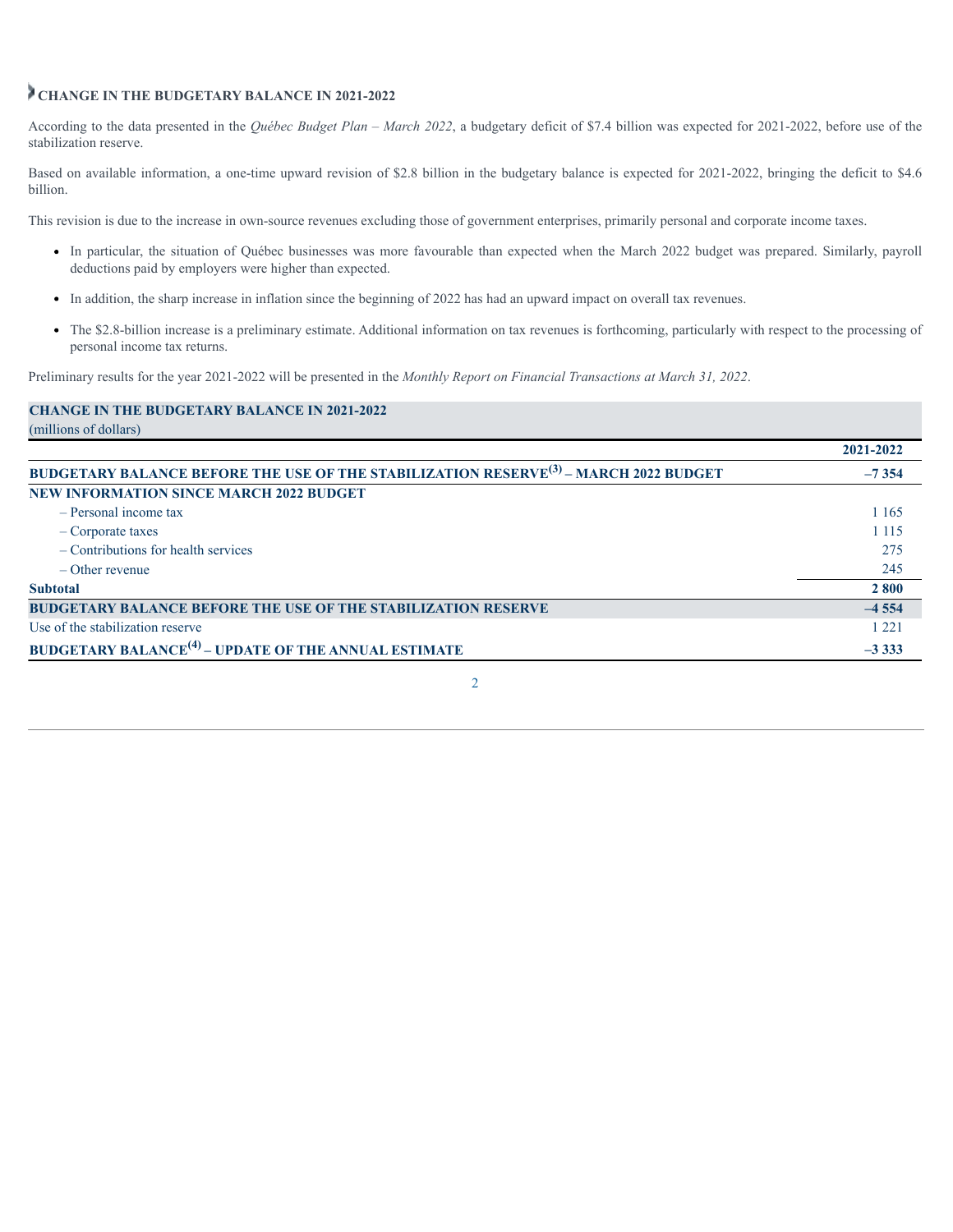#### **CONSOLIDATED REVENUE**

#### Own-source revenue

At February 28, 2022, own-source revenue totalled \$98.0 billion. This represents an increase of \$15.6 billion (18.9%) compared to the same period last year.

Strong economic activity since last March is having a positive effect on own-source revenue

Tax revenue increased by \$12.3 billion (18.8%) to \$77.7 billion, due to:

- a \$4.0-billion increase (12.6%) in personal income tax and a \$997-million increase (17.5%) in contributions for health services, owing in particular to the growth in wages and salaries;
- a \$3.9-billion increase (51.9%) in revenue from corporate taxes, owing in particular to the growth in the net operating surplus of corporations and the effect of the business support measures announced since the beginning of the pandemic;
- an \$80-million decrease (7.5%) in the school property tax, due mainly to the reduction in school tax rates resulting from the introduction of a single rate on July 1, 2020;
- a \$3.5-billion increase (18.2%) in consumption taxes, due to increased household consumption and robust investment in residential construction.

**Other own-source revenue** increased by \$1.7 billion (12.9%) to \$15.1 billion, due to:

- a \$1.3-billion increase (32.1%) in **duties and permits**, owing mainly to the increase in mining revenues resulting from sustained metal prices in markets since 2020 and to the increase in revenues collected under Québec's cap-and-trade system for greenhouse gas emission allowances;
- a \$428-million increase (4.6%) in **miscellaneous revenue,** owing in particular to higher revenues from the sale of goods and services due to the easing of lockdown measures related to the COVID-19 pandemic compared to the same period in 2020-2021.

**Revenue from government enterprises** increased by \$1.5 billion (41.9%) to \$5.2 billion. This increase is mainly attributable to the impact of COVID-19 on the results of government enterprises in 2020-2021, particularly those of Hydro-Québec and Loto-Québec.

#### **OWN-SOURCE REVENUE**

(unaudited data, millions of dollars)

|                                     |         | <b>February</b> |               | <b>April to February</b> |           |               |                |  |
|-------------------------------------|---------|-----------------|---------------|--------------------------|-----------|---------------|----------------|--|
|                                     |         |                 |               |                          |           |               |                |  |
|                                     | 2021    | 2022            | <b>Change</b> | 2020-2021                | 2021-2022 | <b>Change</b> | Change $(\% )$ |  |
| Income and property taxes           |         |                 |               |                          |           |               |                |  |
| Personal income tax                 | 3 0 5 9 | 3 2 2 3         | 164           | 31818                    | 35 829    | 4 0 1 1       | 12.6           |  |
| Contributions for health services   | 507     | 644             | 137           | 5 708                    | 6 7 0 5   | 997           | 17.5           |  |
| Corporate taxes                     | 469     | 2 2 3 6         | 767           | 7468                     | 11 3 43   | 3875          | 51.9           |  |
| School property tax                 | 88      | 92              | 4             | 070                      | 990       | $-80$         | $-7.5$         |  |
| Consumption taxes                   | 1511    | 1665            | 154           | 19 301                   | 22 8 16   | 3 5 1 5       | 18.2           |  |
| <b>Tax revenue</b>                  | 6 6 3 4 | 7860            | 1 2 2 6       | 65 365                   | 77 683    | 12 3 18       | 18.8           |  |
| Duties and permits                  | 528     | 730             | 202           | 4 0 3 4                  | 5 3 2 7   | 1293          | 32.1           |  |
| Miscellaneous revenue               | 915     | 859             | $-56$         | 9 3 5 5                  | 9783      | 428           | 4.6            |  |
| Other own-source revenue            | 1443    | 1589            | 146           | 13 389                   | 15 110    | 1 721         | 12.9           |  |
| Total own-source revenue excluding  |         |                 |               |                          |           |               |                |  |
| revenue from government enterprises | 8 0 7 7 | 9449            | 1372          | 78 754                   | 92 793    | 14 039        | 17.8           |  |
| Revenue from government enterprises | 629     | 649             | 20            | 3682                     | 5 2 2 6   | 1 544         | 41.9           |  |
| <b>TOTAL</b>                        | 8 7 0 6 | 10 098          | 1392          | 82 436                   | 98 019    | 15 583        | 18.9           |  |

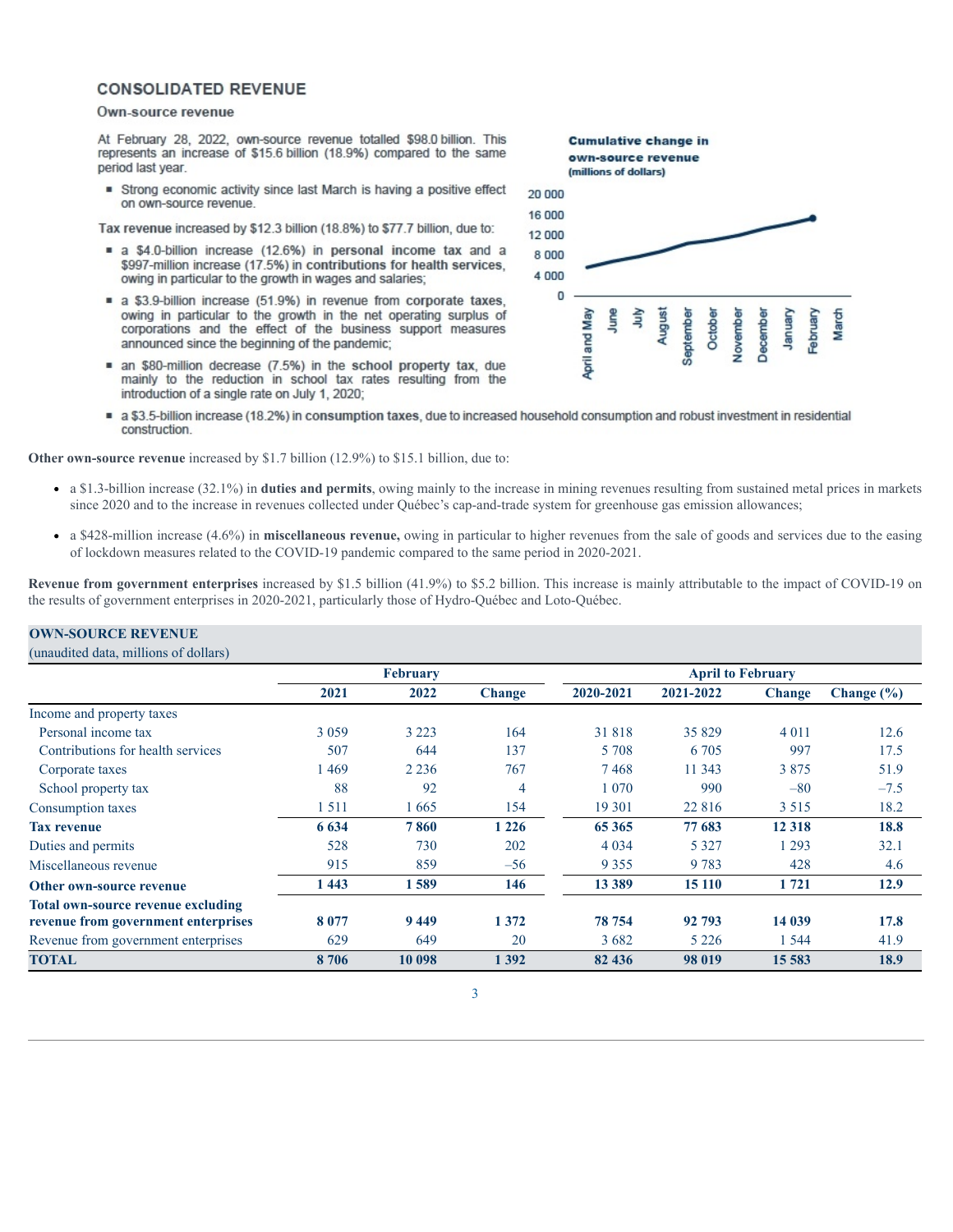#### **Federal transfers**

At February 28, 2022, federal transfers totalled \$25.8 billion. This represents a decrease of \$533 million (2.0%) compared to the same period last year.

. This change is mainly due to a decrease in revenue from other programs, partially offset by an increase in revenue from health transfers.

Revenue from health transfers increased by \$1.1 billion (18.4%) to \$7.4 billion, primarily due to:

- an additional health transfer that will total \$902 million as at March 31, 2022, of which \$827 million has been recorded as at February 28, 2022;
- an additional transfer under Canada's COVID-19 immunization plan that will total \$226 million as at March 31, 2022, of which \$207 million has been recorded as at February 28, 2022.

Revenue from **other programs** decreased by \$1.5 billion (23.6%) to \$5.0 billion.

- This decrease is due in part to one-time transfers in 2020-2021 related to the Safe Restart Agreement, of which \$2.3 billion had been recorded as at February 28, 2021.
- It is partially offset by the transfer resulting from the Asymmetrical Agreement on Childcare that will total \$660 million as at March 31, 2022, of which \$605 million has been recorded as at February 28, 2022.

#### **FEDERAL TRANSFERS**

(unaudited data, millions of dollars)

|                                            | <b>February</b> |         |        | <b>April to February</b> |           |          |            |
|--------------------------------------------|-----------------|---------|--------|--------------------------|-----------|----------|------------|
|                                            | 2021            | 2022    | Change | 2020-2021                | 2021-2022 | Change   | Change (%) |
| Equalization                               | 104             | 093     | $-11$  | 12 148                   | 12 025    | $-123$   | $-1.0$     |
| <b>Health transfers</b>                    | 567             | 671     | 104    | 6 2 3 3                  | 7378      | 1 1 4 5  | 18.4       |
| Transfers for post-secondary education and |                 |         |        |                          |           |          |            |
| other social programs                      | 133             | 131     | $-2$   | 1458                     | 1439      | $-19$    | $-1.3$     |
| Other programs                             | 679             | 345     | $-334$ | 6 5 1 1                  | 4975      | $-1,536$ | $-23.6$    |
| <b>TOTAL</b>                               | 2483            | 2 2 4 0 | $-243$ | 26 350                   | 25817     | $-533$   | $-2.0$     |



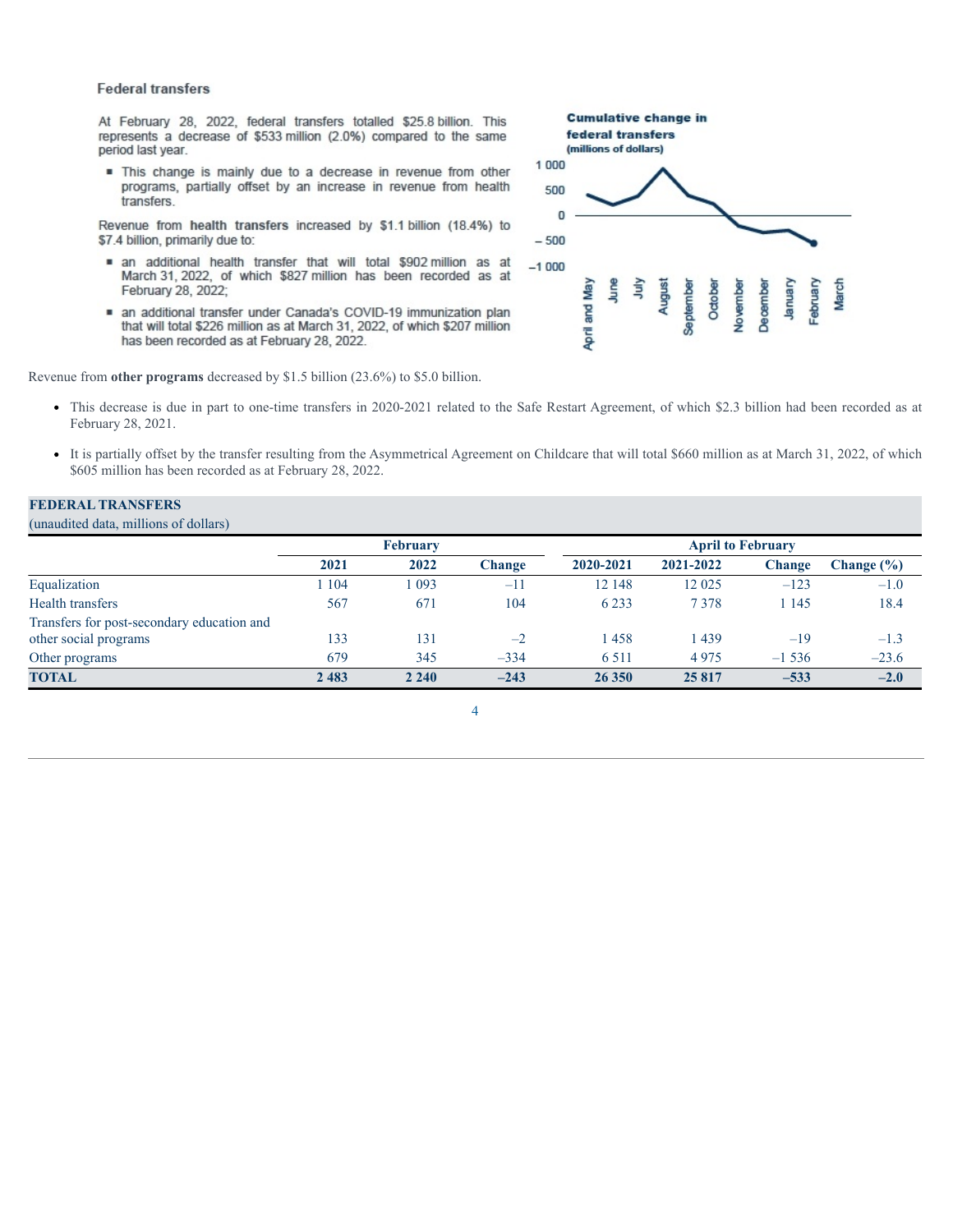#### **CONSOLIDATED EXPENDITURE**

At February 28, 2022, consolidated expenditure totalled \$116.8 billion. This represents an increase of \$5.9 billion (5.3%) compared to the same period last year.

This expenditure growth reflects in particular the significant resources of the Santé et Services sociaux portfolio mobilized in the context of the COVID-19 pandemic.

Expenditure in the Santé et Services sociaux portfolio increased by \$3.1 billion (6.4%) to \$51.7 billion, mainly due to:

- a \$1.7-billion increase in compensation paid by health and social services institutions, including staffing requirements for the vaccination campaign and incentive bonuses for full-time work in the context of the pandemic;
- a \$781-million increase in other expenditures by health and social services institutions, including payments to intermediate and familytype resources, which provide a complementary living environment to the natural or institutional setting;



a \$420-million increase in remuneration paid by the Régie de l'assurance maladie du Québec, due in particular to the resumption of certain non-emergency specialized medical interventions that were postponed in 2020-2021.

Expenditure in the **Éducation** portfolio increased by \$986 million (6.6%) to \$15.8 billion. This increase is explained, in particular, by the reopening of educational institutions, which were temporarily closed in the spring of 2020 due to the COVID-19 pandemic.

Expenditure in the **Enseignement supérieur** portfolio increased by \$368 million (4.8%) to \$8.0 billion. This growth is due in part to the resumption of some activities that were limited in 2020-2021 in higher education institutions.

Expenditure in **other portfolios** increased by \$407 million (1.2%) to \$33.5 billion, due in particular to:

- a \$680-million increase in expenditure in the Travail, Emploi et Solidarité sociale portfolio, mainly due to the implementation of the extraordinary cost of living allowance announced in the *Update on Québec's Economic and Financial Situation – Fall 2021*;
- a \$332-million increase in expenditure in the Famille portfolio, mainly due to the increase in the refundable tax credit for childcare expenses announced in the *Update on Québec's Economic and Financial Situation – Fall 2021*;
- a \$584-million decrease in expenditure in the Affaires municipales et Habitation portfolio, mainly due to one-time financial assistance in 2020-2021 under the Safe Restart Agreement to support municipalities in the context of the pandemic.

**Debt service** expenditure increased by \$990 million (14.5%) to \$7.8 billion. This increase is mainly due to the rise in interest rates.

### **CONSOLIDATED EXPENDITURES BY PORTFOLIO (5)**

(unaudited data, millions of dollars)

|                                              | <b>February</b> |         |               | <b>April to February</b> |           |         |                |  |
|----------------------------------------------|-----------------|---------|---------------|--------------------------|-----------|---------|----------------|--|
|                                              | 2021(6)         | 2022    | <b>Change</b> | $2020 - 2021$ (6)        | 2021-2022 | Change  | Change $(\% )$ |  |
| Santé et Services sociaux                    | 4 7 3 2         | 4 6 6 5 | $-67$         | 48 5 64                  | 51 669    | 3 1 0 5 | 6.4            |  |
| Education                                    | 577             | 636     | 59            | 14856                    | 15 842    | 986     | 6.6            |  |
| Enseignement supérieur                       | 737             | 790     | 53            | 7668                     | 8 0 3 6   | 368     | 4.8            |  |
| Other portfolios <sup><math>(7)</math></sup> | 2882            | 3 0 4 6 | 164           | 33 053                   | 33 460    | 407     |                |  |
| <b>Portfolio expenditures</b>                | 9928            | 10 137  | 209           | 104 141                  | 109 007   | 4866    | 4.7            |  |
| <b>Debt service</b>                          | 740             | 721     | $-19$         | 6814                     | 7804      | 990     | 14.5           |  |
| <b>TOTAL</b>                                 | 10 668          | 10858   | 190           | 110 955                  | 116811    | 5856    | 5.3            |  |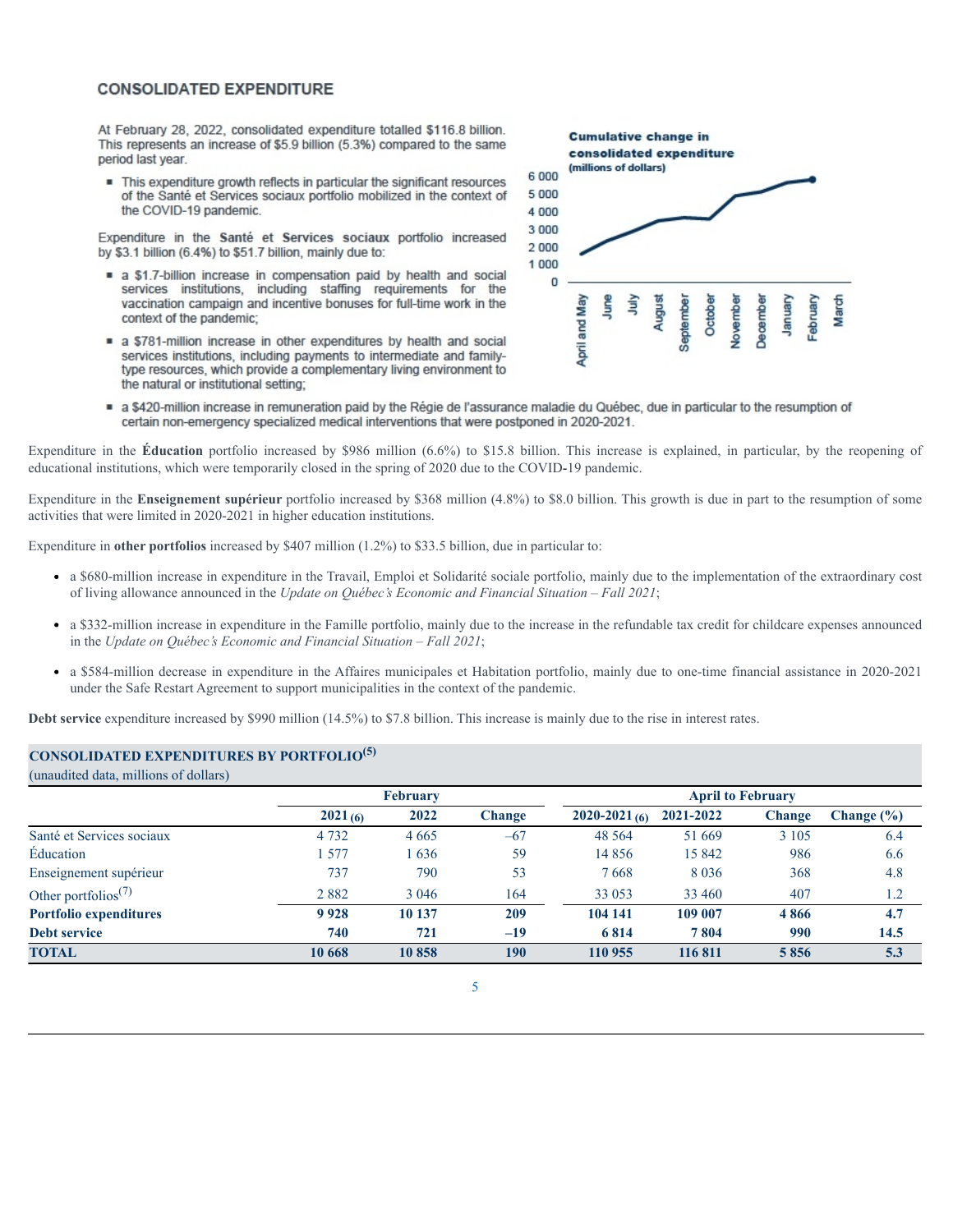#### **NET FINANCIAL SURPLUSES OR REQUIREMENTS**

#### **Composition of net financial surpluses or requirements**

The government's revenue and expenditure are established on an accrual basis of accounting. Revenue is recognized when earned and expenditure when incurred, regardless of when receipts and disbursements occur.

Net financial surpluses (requirements), on the other hand, consist of the difference between receipts and disbursements resulting from government activities. To meet its net financial requirements, the government uses a variety of financing sources, including cash and borrowings.

The various items for net financial requirements represent net receipts and disbursements generated by the government's loans, interests in its enterprises, fixed assets and other investments, by retirement plans and other employee future benefits, as well as by other accounts. This last item includes the payment of accounts payable and the collection of accounts receivable. Deposits in the Generations Fund also result in financial requirements.

For the period of April 2021 to February 2022, net financial requirements amount to \$6.3 billion and are due to:

- the \$7.0-billion surplus resulting from the difference between government revenue and expenditure;
- the \$8.3-billion financial requirements for investments, loans and advances, due primarily to an increase in short-term investments of \$3.4 billion as part of overall cash management, as well as the growth in the consolidation value of government enterprises;  $(8)$
- the \$3.9-billion financial requirements related to government capital investments, mainly due to investments of \$7.9 billion, offset by amortization expenses of \$4.1 billion; $(8)$
- the \$2.7-billion financial requirements related to retirement plans and other employee future benefits liabilities, resulting from the payment of government employee benefits of \$6.1 billion, partially offset by the net cost of plans of \$3.4 billion;<sup>(8)</sup>
- the \$4.7-billion financial surplus from other accounts;<sup>(9)</sup>
- the \$3.1-billion financial requirements generated by deposits in the Generations Fund.

#### **NET FINANCIAL SURPLUSES OR REQUIREMENTS** (unaudited data, millions of dollars)

|                                                     | <b>April to February</b> |           |
|-----------------------------------------------------|--------------------------|-----------|
|                                                     | 2020-2021                | 2021-2022 |
| SURPLUS $(DEFICIT)^{(3)}$                           | $-2169$                  | 7 0 2 5   |
| <b>Non-budgetary transactions</b>                   |                          |           |
| Investments, loans and advances                     | $-14186$                 | $-8311$   |
| Capital investments                                 | $-3.352$                 | $-3856$   |
| Retirement plans and other employee future benefits | $-2380$                  | $-2704$   |
| Other accounts <sup><math>(9)</math></sup>          | 2 2 7 2                  | 4 6 5 2   |
| Deposits in the Generations Fund                    | $-2912$                  | $-3085$   |
| <b>Total non-budgetary transactions</b>             | $-20,558$                | $-13304$  |
| <b>NET FINANCIAL SURPLUSES (REQUIREMENTS)</b>       | $-22727$                 | $-6279$   |

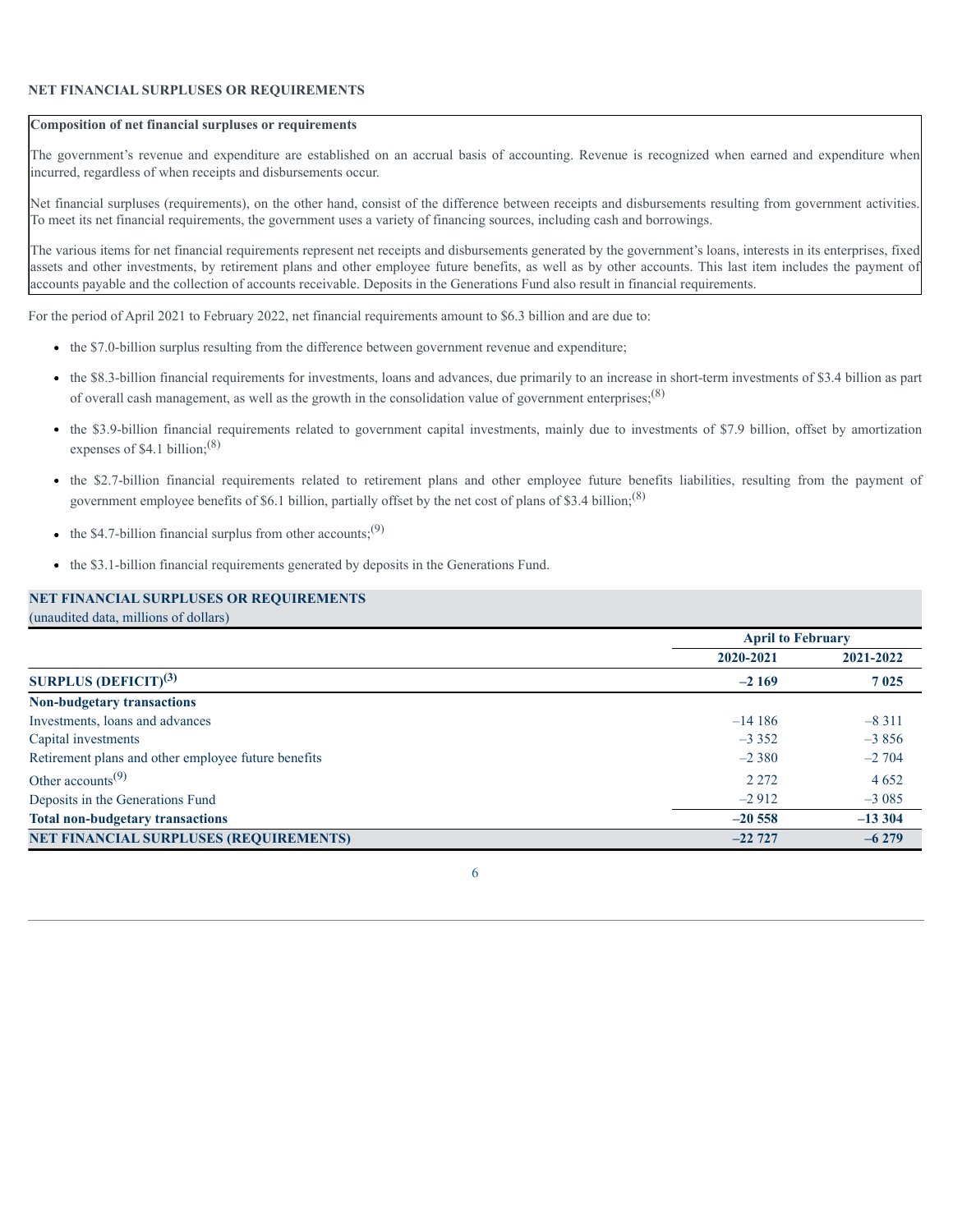#### **APPENDIX 1: BUDGET FORECASTS – CHANGE SINCE THE MARCH 2021 BUDGET**

### **BUDGET FORECASTS FOR 2021-2022**

| (millions of dollars)                                                  |                   |                    |                   |                                   |
|------------------------------------------------------------------------|-------------------|--------------------|-------------------|-----------------------------------|
|                                                                        | <b>March 2021</b> |                    | <b>March 2022</b> |                                   |
|                                                                        | budget            | <b>Adjustments</b> | budget $(10)$     | <b>Change</b> $(\frac{6}{6})(11)$ |
| <b>CONSOLIDATED REVENUE</b>                                            |                   |                    |                   |                                   |
| Income and property taxes                                              |                   |                    |                   |                                   |
| Personal income tax                                                    | 35 9 21           | 3 1 7 3            | 39 094            | 11.7                              |
| Contributions for health services                                      | 6796              | 221                | 7017              | 9.7                               |
| Corporate taxes                                                        | 8 0 1 3           | 3 9 7 1            | 11 984            | 33.9                              |
| School property tax                                                    | 1 1 1 3           | $-33$              | 1 0 8 0           | $-6.6$                            |
| Consumption taxes                                                      | 23 3 25           | 1 2 1 1            | 24 5 36           | 14.8                              |
| <b>Tax revenue</b>                                                     | 75 168            | 8 5 4 3            | 83 711            | 14.9                              |
| Duties and permits                                                     | 4853              | 832                | 5 6 8 5           | 23.2                              |
| Miscellaneous revenue                                                  | 10 9 89           | 35                 | 11 024            | 11.5                              |
| <b>Other own-source revenue</b>                                        | 15842             | 867                | 16 709            | 15.3                              |
| Total own-source revenue excluding revenue from government enterprises | 91 010            | 9410               | 100 420           | 14.9                              |
| Revenue from government enterprises                                    | 4658              | 836                | 5 4 9 4           | 22.3                              |
| <b>Total own-source revenue</b>                                        | 95 668            | 10 24 6            | 105 914           | 15.3                              |
| Federal transfers                                                      | 26 899            | 2648               | 29 5 47           | $-3.8$                            |
| <b>Total consolidated revenue</b>                                      | 122 567           | 12 8 9 4           | 135 461           | 10.5                              |
| <b>CONSOLIDATED EXPENDITURE</b>                                        |                   |                    |                   |                                   |
| Santé et Services sociaux                                              | $-52358$          | $-5868$            | $-58226$          | 6.4                               |
| Éducation                                                              | $-18312$          | 44                 | $-18268$          | 7.9                               |
| Enseignement supérieur                                                 | $-9491$           | 358                | $-9133$           | 9.6                               |
| Other portfolios <sup>(7)</sup>                                        | $-41763$          | $-3528$            | $-45290$          | 15.8                              |
| <b>Portfolio expenditures</b>                                          | $-121924$         | $-8993$            | $-130917$         | 9.9                               |
| Debt service                                                           | $-8563$           | 122                | $-8441$           | 9.8                               |
| <b>Total consolidated expenditure</b>                                  | $-130487$         | $-8871$            | $-139358$         | 9.9                               |
| Provision for economic risks and other support and recovery measures   | $-1250$           | 1 2 5 0            |                   |                                   |
| <b>SURPLUS (DEFICIT)<sup>(3)</sup></b>                                 | $-9170$           | 5 2 7 3            | $-3897$           | $\overbrace{\phantom{aaaaa}}$     |
| <b>BALANCED BUDGET ACT</b>                                             |                   |                    |                   |                                   |
| Deposits of dedicated revenues in the Generations Fund                 | $-3080$           | $-377$             | $-3457$           |                                   |
| <b>BUDGETARY BALANCE BEFORE USE OF THE STABILIZATION RESERVE</b>       | $-12250$          | 4896               | $-7354$           |                                   |
| Use of the stabilization reserve                                       |                   | 1 2 2 1            | 1 2 2 1           |                                   |
| <b>BUDGETARY BALANCE<sup>(4)</sup></b>                                 | $-12250$          | 6 1 1 7            | $-6133$           |                                   |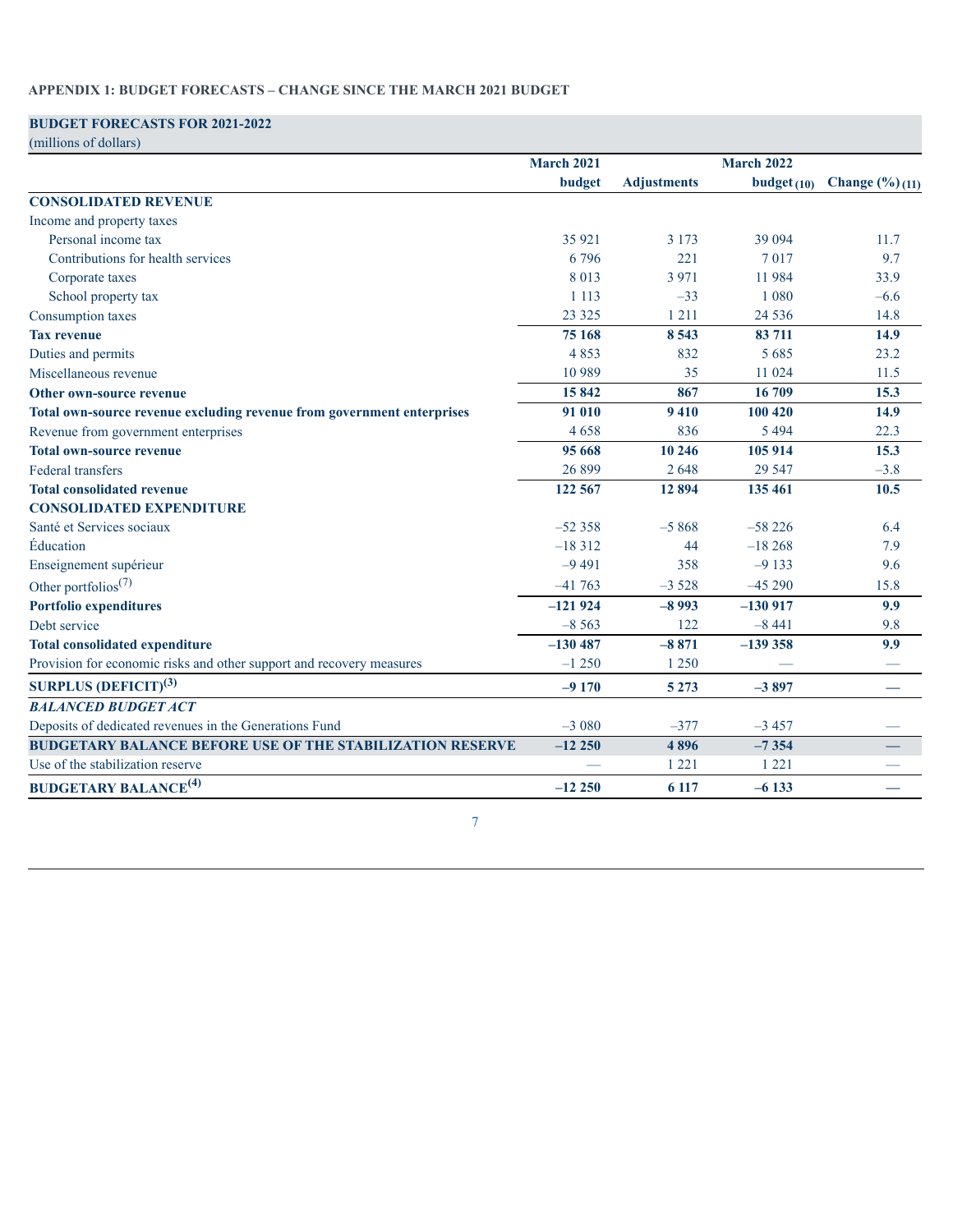#### **APPENDIX 2: EXPENDITURES BY MISSION**

Government expenditures are broken down into five public service missions. This breakdown of the government's expenditures into its main areas of activity is a stable indicator over time because it is usually not influenced by Cabinet shuffles. Moreover, since this breakdown is also used in public accounts, its presentation in the *Monthly Report on Financial Transactions* allows for a better monitoring of actual results over the course of the year.

The public service missions are:

- **Health and Social Services**, which consists primarily of the activities of the health and social services network and the programs administered by the Régie de l'assurance maladie du Québec;
- **Education and Culture**, which consists primarily of the activities of the education networks, student financial assistance, programs in the culture sector and immigration-related programs;
- **Economy and Environment**, which primarily includes programs related to economic development, employment assistance measures, international relations, the environment and infrastructure support;
- **Support for Individuals and Families**, which includes, in particular, last-resort financial assistance, assistance measures for families and seniors, and certain legal aid measures;
- **Administration and Justice**, which consists mainly of the activities of legislature, central bodies and public security, as well as administrative programs.

#### **CONSOLIDATED EXPENDITURES BY MISSION EXCLUDING DEBT SERVICE**

(unaudited data, millions of dollars)

|                                      | <b>February</b> |         |                 | <b>April to February</b> |
|--------------------------------------|-----------------|---------|-----------------|--------------------------|
|                                      | $2021_{(6)}$    | 2022    | 2020-2021 $(6)$ | 2021-2022                |
| <b>Health and Social Services</b>    | 4 6 2 1         | 4 6 0 0 | 47 3 27         | 50 633                   |
| Education and Culture                | 2 4 9 2         | 2 5 1 8 | 23 5 36         | 24 8 19                  |
| Economy and Environment              | 1 3 1 6         | l 516   | 13 8 32         | 14 222                   |
| Support for Individuals and Families | 739             | 791     | 10 441          | 11 4 69                  |
| Administration and Justice           | 760             | 712     | 9 0 0 5         | 7864                     |
| <b>TOTAL</b>                         | 9928            | 10 137  | 104 141         | 109 007                  |